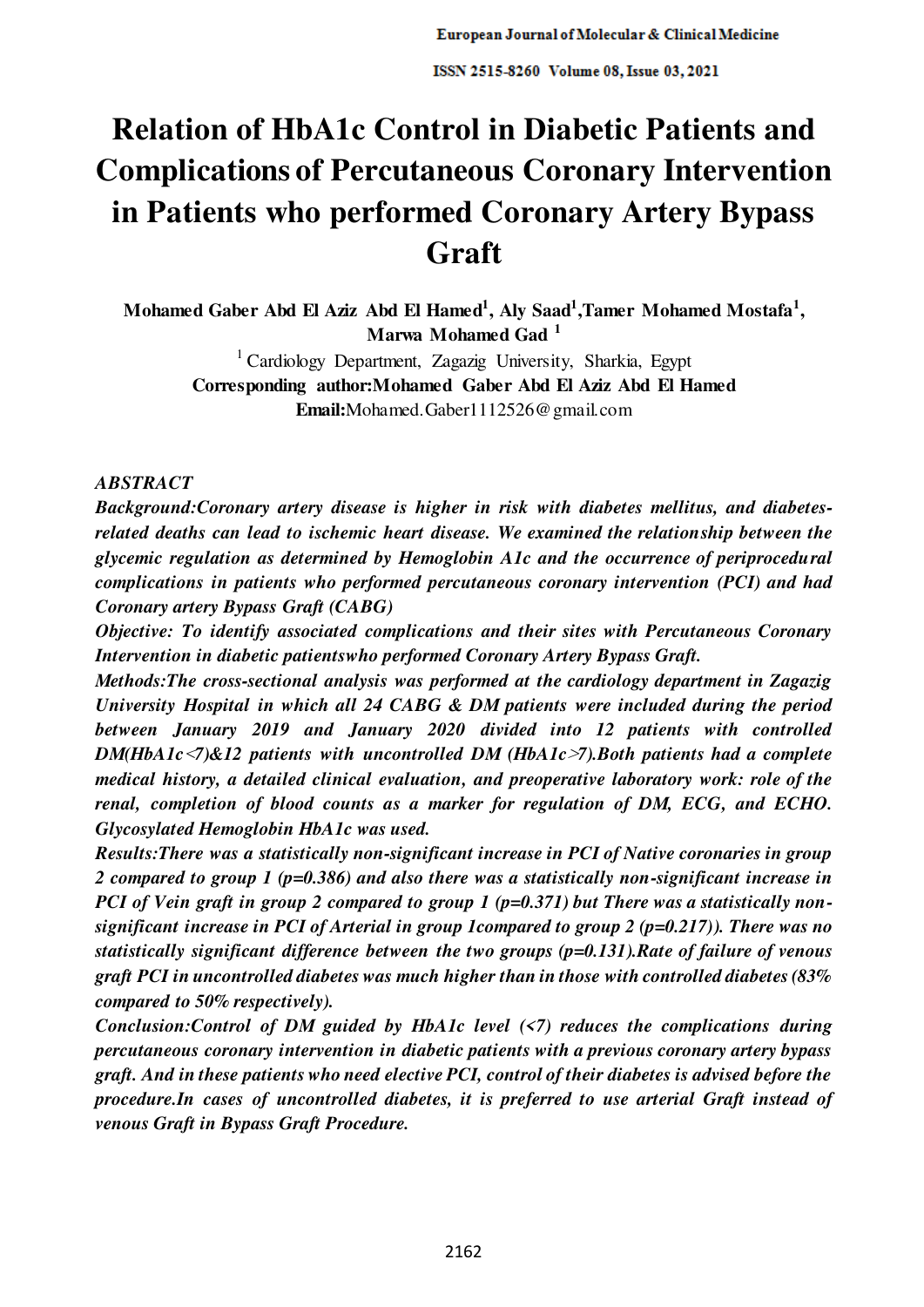*Keywords: Diabetes mellitus, Coronary Artery Bypass Graft, percutaneous coronary intervention*.

#### **Introduction:**

Over half of all diabetic patients die of coronary disease and account for over a fifth of percutaneous coronary intervention (PCI) revascularization procedures. Despite recent therapeutic advances such as new antiplatelet treatments and drug-eluting stents, outcomes for diabetic patients after PCI is still significantly worse than for non-diabetic patients. **(1)**.

Diabetic patients commonly undergo percutaneous revascularization procedures; 25% to 30% of all percutaneous coronary interventions (PCIs) are performed in patients with DM. A diagnosis of DM is also considered equivalent to having CAD because diabetic patients without a history of CAD have 5-year cardiovascular mortality that is similar to that of nondiabetic patients who have a history of myocardial infarction (MI)**(2)**.

Coronary heart disease (CHD) is characterized by the development of atherosclerotic plaques: asymmetrical focal thickenings of the intima consisting of cells, connective tissue elements, lipids, and debris. The development of these plaques is often manifested by stable angina symptoms.A higher blood glucose level causes damage to various organs and is the major cause of cardiovascular diseases, which account for 65% of deaths among people with diabetes the most commonly reported complications among Thai patients with diabetes are coronary heart disease and hypertension. Diabetes management aims at glycemic control, prevention of acute and chronic complications**(3).** 

Coronary artery bypass graft (CABG) and percutaneous coronary intervention (PCI) are alternative treatments for multivessel coronary disease. CABG might be a better option for patients with diabetes and patients aged 65 years or older**(4).**

In the current study, we aimed to study and clarify the sites of associated complications with Percutaneous coronary intervention and good blood sugar control in diabetic patients who have undergone Coronary Artery Graft Bypass.

## **Patients and Method:**

In Zagazig University hospital, this comparative cross-sectional analysis included all 24 CABG and DM patients divided into 1st group 12 patients with controlled DM (HbA1c $\leq$ 7)& 2<sup>nd</sup> group 12 patients with uncontrolled DM (HbA1c>7)during the period January 2019 to January 2020.

After their written informed consent and approval from the local hospital ethics committee, patients were registered for the review.

The trial consisted of patients with optional coronary angiography, patients with CABG, patients with Type 1 or 2 DM, and patients with stable angina who did not respond to medical treatment.

After being excluded. Patients with anemia or polycythemia, patients with genes such as thalassemia, patients with domestic contraindications.

All patients have received a comprehensive medical record, full clinical review, pre-operative lab work: kidney function, complete blood counts, and the marker for DM, ECG, ECHO, and Glycosylated Hemoglobin HbA1c.

Data analyses were done using version 20 of the SPSS (Statistical Social Science Package) program. The statistical analysis was carried out with the Social Sciences Version 22 Statistical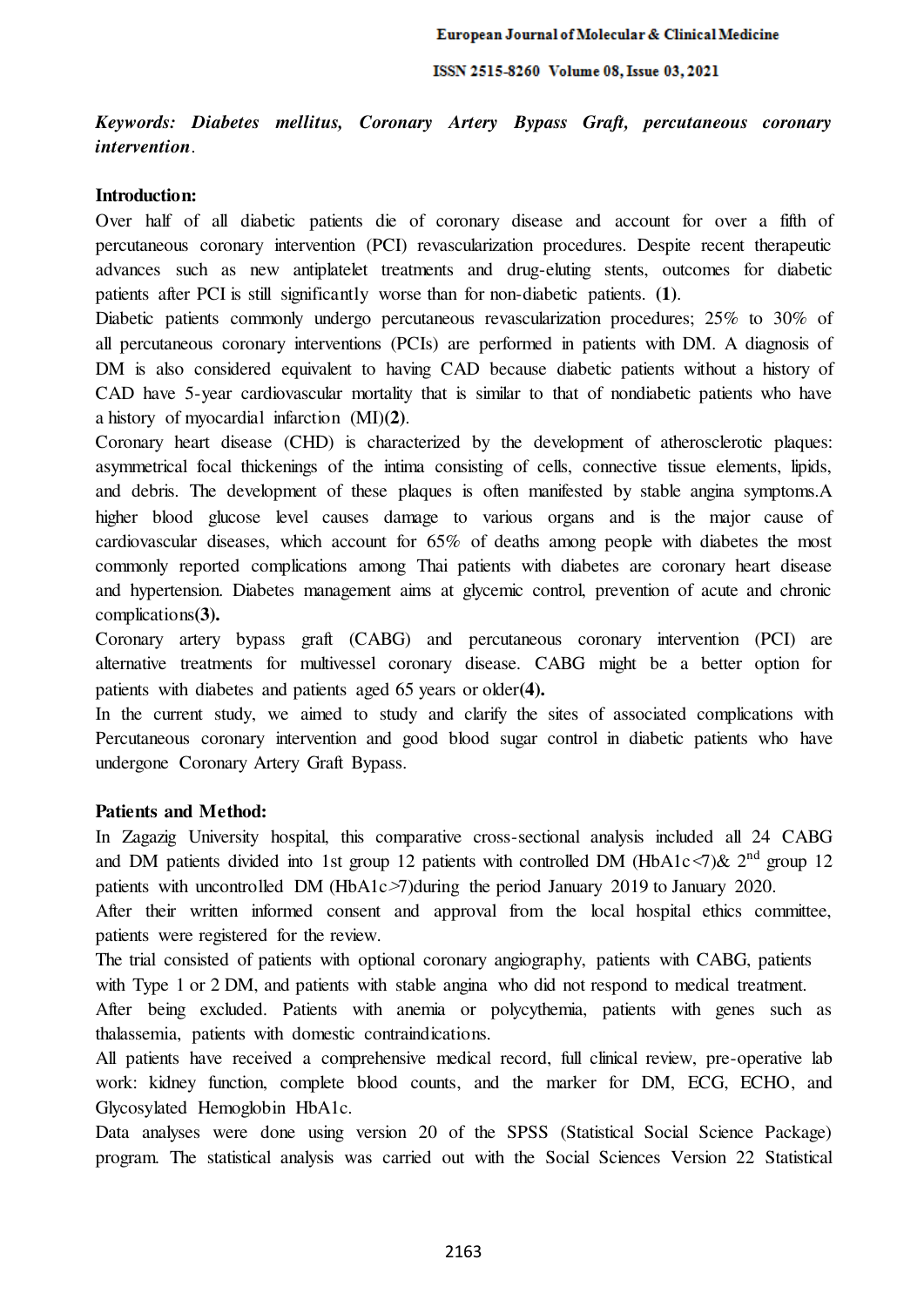Package (IBM Corp., Armonk, NY, USA). As means and standard deviations, quantitative data are expressed.

To suggest relevance, P-Value  $\leq 0.05$  was considered significant. The study of associations tests the relationship intensity of two variables.

## **Results:**

Patients had a mean age of  $(61.5\pm7.9)$  with male predominance  $(70.8\%)$ . They had a mean BMI of  $(25.2\pm 2.1)$ , most of them had type 2 DM  $(75%)$  and on insulin treatment  $(58.3%)$ , OHD  $(29.2%)$ , and combined treatment (12.5%). 62.5% had HTN, 75% had dyslipidemia, 45.8% smokers, and 8.3% had chronic lung diseases. 20.8% had a family history of CAD(**Table 1).**

Patients had a mean duration of CABG  $(7.13\pm3.6)$  with a mean number of grafts of  $(2.25\pm0.73)$ . Most of them had angina grade III (66.7%). 50% had dyspnea, 4.2% had orthopnea, and 8.3% had PND**(Table 2).**

Patients had a mean EF of (47.9±8.3) with (75%) had segmental wall motion abnormalities. 66.7% had ECG changes, 12.5% had MSCT coronary, 29.2% had a failure of the arterial graft, 66.7% had a failure of the venous graft, 66.7% had PCI of native, 29.2% had PCI of vein graft and 12.5% had PCI of arterial graft**(Table 3).**

Patients had a mean hospital stay of 1.46±1.29 days and 33.3% had periprocedural complications. 8.3% of patients had failed PCI, 16.7% had dissection, and 4.2% had no-reflow, perforation, cardiac tamponade, cardiogenic shock, acute heart failure, and sudden arrest. No death occurred**(Table 4).**

There was a statistically non-significant increase in failure of Arterial graft in group 1 compared to group 2 ( $p=0.371$ ). There was a statistically non-significant increase in failure of Venous graft in group 2 compared to group 1 ( $p=0.083$ ). There was a statistically non-significant increase in PCI of Native coronaries in group 2 compared to group 1 ( $p=0.386$ ). There was a statistically nonsignificant increase in PCI of Vein graft in group 2 compared to group 1 ( $p=0.371$ ). There was a statistically non-significant increase in PCI of Arterial in group 1compared to group 2 (p=0.217).Rate of failure of venous graft PCI in uncontrolled diabetes was much higher than in those with controlled diabetes (83% compared to 50% respectively)**(Table 5).**

| <b>Characteristics</b>         | $(N=24)$       |  |  |
|--------------------------------|----------------|--|--|
| Age <sub>years</sub>           | $61.5 \pm 7.9$ |  |  |
|                                | $(45-76)$      |  |  |
| Gender                         |                |  |  |
| Male                           | 17(70.8%)      |  |  |
| Female                         | $7(29.2\%)$    |  |  |
| $\textbf{BMI}_{\text{kg/m}}^2$ | $25.2 \pm 2.1$ |  |  |
|                                | $(23-30)$      |  |  |
| D.M                            |                |  |  |
| Type 1                         | 6(25%)         |  |  |
| Type 2                         | 18(75%)        |  |  |
| Duration of DM                 | $18.13+9$      |  |  |
|                                | $(3-40)$       |  |  |

**Table (1): Patients' demographic characteristics.**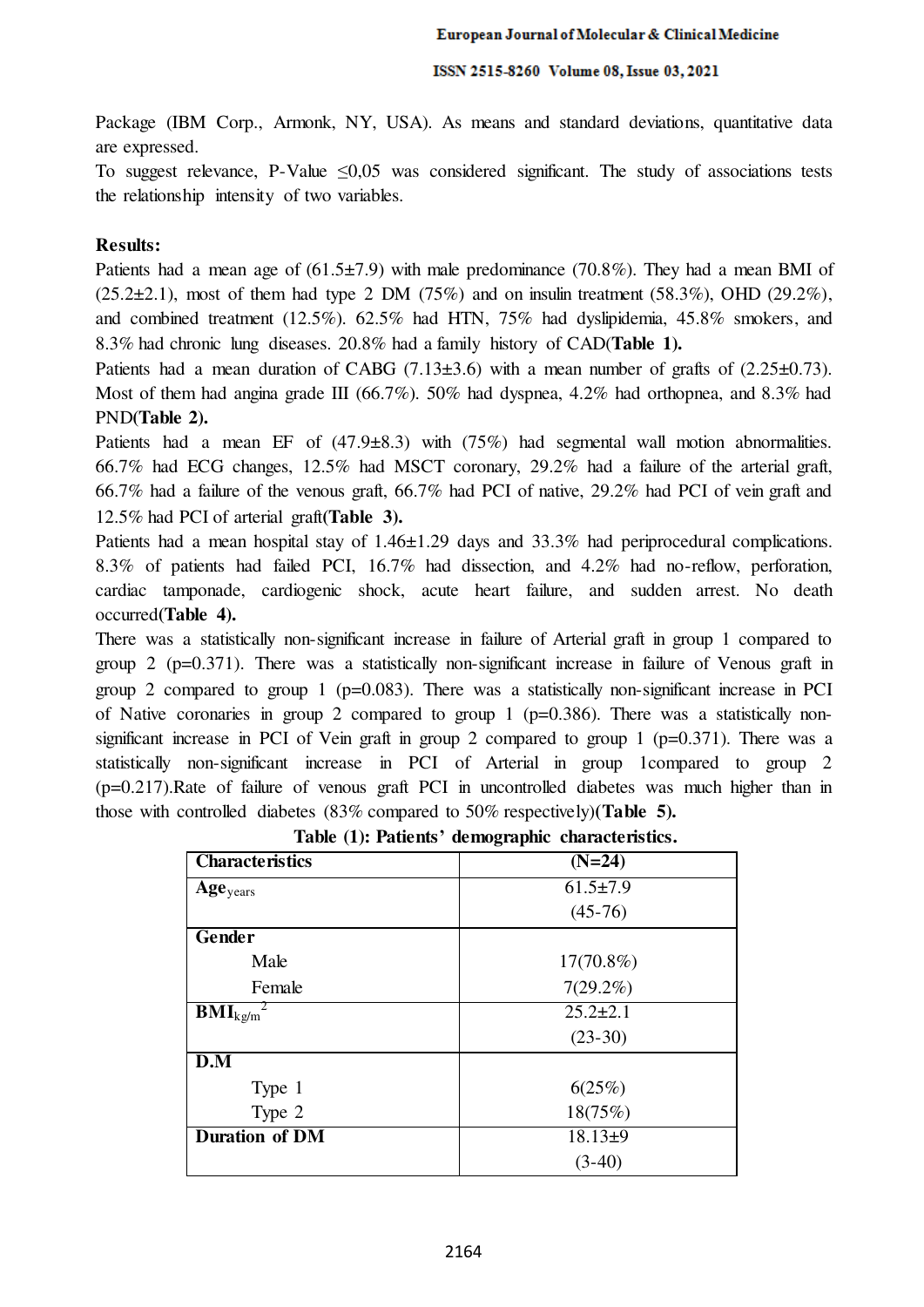| Treatment                    |              |  |  |
|------------------------------|--------------|--|--|
| <b>Insulin</b>               | 14(58.3%)    |  |  |
| Oral hypoglycemic            | $7(29.2\%)$  |  |  |
| Combined                     | $3(12.5\%)$  |  |  |
| <b>Status</b>                |              |  |  |
|                              |              |  |  |
| Controlled                   | $12(50\%)$   |  |  |
| Not controlled               | $12(50\%)$   |  |  |
| Major cardiovascular risk    |              |  |  |
| factors :                    |              |  |  |
| Hypertension                 | $15(62.5\%)$ |  |  |
| Dyslipidemia                 | 18(75%)      |  |  |
| Smoking                      | $11(45.8\%)$ |  |  |
| Chronic lung diseases        | $2(8.3\%)$   |  |  |
| <b>Family history of CAD</b> | $5(20.8\%)$  |  |  |

BMI: body mass index, DM: diabetes mellitus, CAD: coronary artery disease **Table (2): Patients' clinical characteristics** 

| <b>Characteristics</b>  | $(N=24)$        |  |  |
|-------------------------|-----------------|--|--|
| <b>Duration of CABG</b> | $7.13 \pm 3.6$  |  |  |
|                         | $(1-15)$        |  |  |
| Number of grafts        | $2.25 \pm 0.73$ |  |  |
|                         | $(1-3)$         |  |  |
| Angina grades           |                 |  |  |
| П                       | $5(20.8\%)$     |  |  |
| Ш                       | 16(66.7%)       |  |  |
| IV                      | $3(12.5\%)$     |  |  |
| <b>Dyspnea</b>          | $12(50\%)$      |  |  |
| <b>Orthopnea</b>        | $1(4.2\%)$      |  |  |
| <b>PND</b>              | $2(8.3\%)$      |  |  |

CABG: coronary artery bypass graft, PND: paroxysmal nocturnal dyspnea

**Table (3): Patients' ECG and Echo characteristics.** 

| <b>Characteristics</b>    | $(N=24)$       |  |  |
|---------------------------|----------------|--|--|
| EF                        | $47.9 \pm 8.3$ |  |  |
|                           | $(35-65)$      |  |  |
| <b>SWMA</b>               | 18(75%)        |  |  |
| <b>ECG</b> changes        | 16(66.7%)      |  |  |
| <b>MSCT</b> coronary      | $3(12.5\%)$    |  |  |
| failure of arterial graft | $7(29.2\%)$    |  |  |
| failure of venous graft   | 16(66.7%)      |  |  |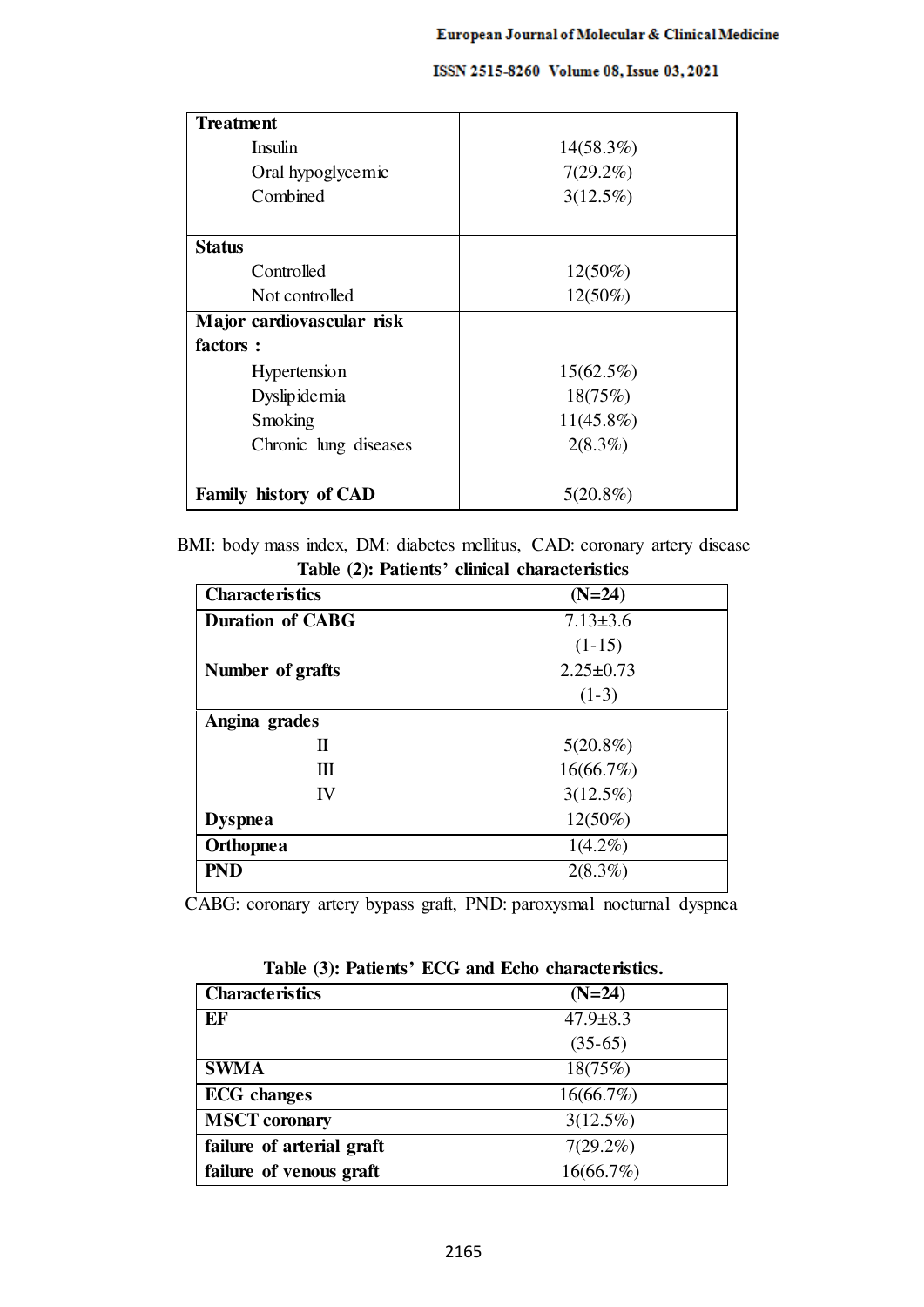| <b>PCI</b> of Native         | $16(66.7\%)$ |  |
|------------------------------|--------------|--|
| <b>PCI</b> of vein graft     | $7(29.2\%)$  |  |
| <b>PCI</b> of Arterial graft | $3(12.5\%)$  |  |

EF: ejection fraction, SWMA: segmental wall motion abnormalities, ECG: electrocardiogram, MSCT: multislice computer tomography, PCI: percutaneous coronary intervention

| <b>Characteristics</b>           | $(N=24)$        |
|----------------------------------|-----------------|
| Hospital stay $_{\text{(days)}}$ | $1.46 \pm 1.29$ |
|                                  | $(1-7)$         |
| Periprocedural complications     | $8(33.3\%)$     |
| <b>Failed PCI</b>                | $2(8.3\%)$      |
| <b>Dissection</b>                | $4(16.7\%)$     |
| No reflow                        | $1(4.2\%)$      |
| <b>Perforation</b>               | $1(4.2\%)$      |
| Cardiac tamponade                | $1(4.2\%)$      |
| Cardiogenic shock                | $1(4.2\%)$      |
| <b>Acute heart failure</b>       | $1(4.2\%)$      |
| Sudden arrest                    | $1(4.2\%)$      |
| Death                            | $0(0\%)$        |

# **Table (4): Periprocedural complications.**

# **Figure 1:periprocedural complication**



| <b>Characteristics</b>          | Group 1     | Group 2      | <b>P-value</b> |
|---------------------------------|-------------|--------------|----------------|
|                                 | $(N=12)$    | $(N=12)$     |                |
| Failure of arterial graft       | $5(41.7\%)$ | 2(16.7%)     | $0.371^2$      |
| Failure of venous graft         | $6(50\%)$   | $10(83.3\%)$ | $0.083^{3}$    |
| <b>PCI</b> of Native coronaries | $7(58.3\%)$ | 9(75%)       | $0.386^2$      |
| PCI of vein graft               | $2(16.7\%)$ | $5(41.7\%)$  | $0.371^{3}$    |
| <b>PCI</b> of Arterial graft    | $3(12.5\%)$ | $0(0\%)$     | $0.217^3$      |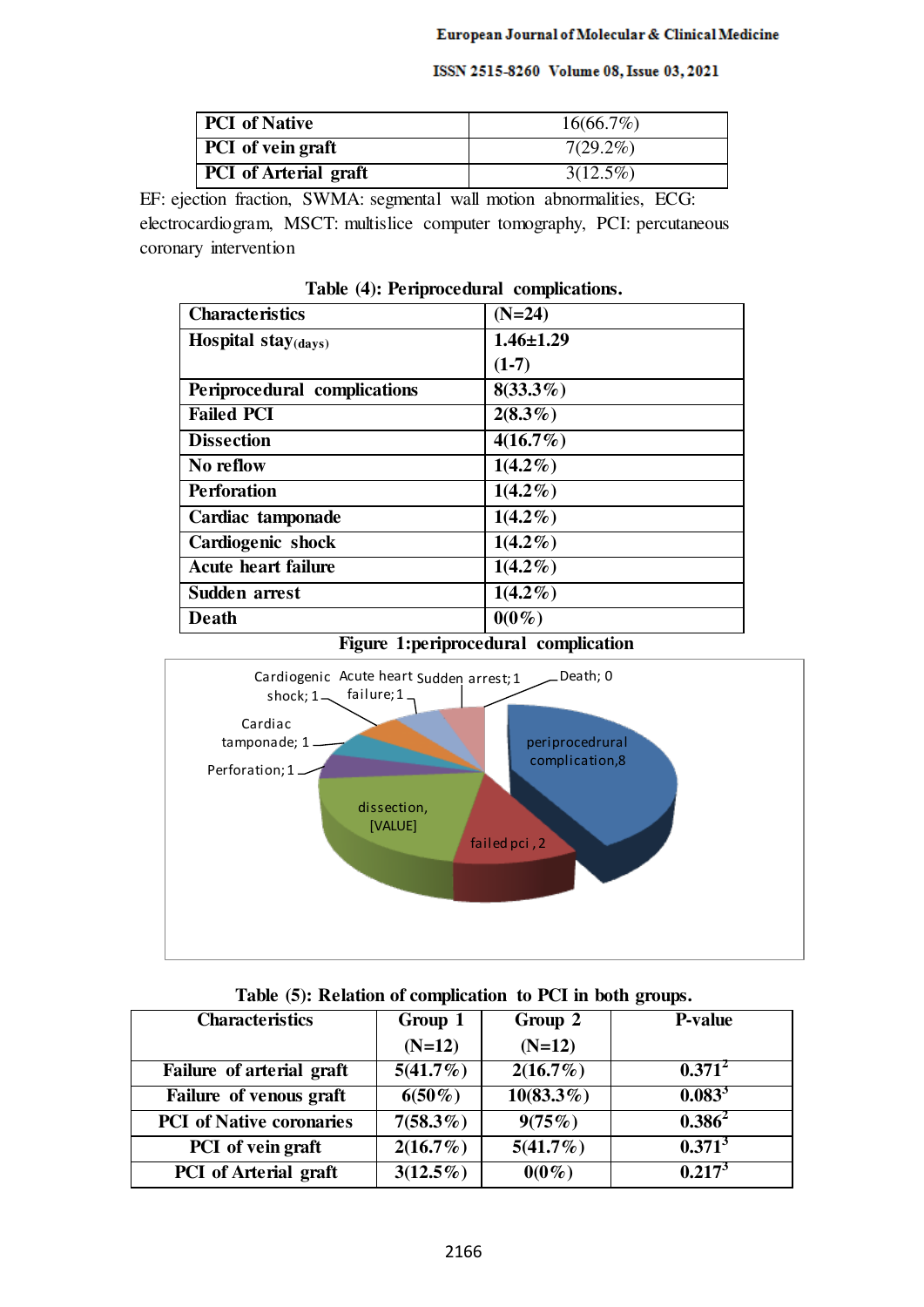# **Discussion:**

Approximately half of the patients' candidates for coronary artery bypass graft surgery (CABG surgery) have diabetes mellitus or metabolic syndrome. Diabetic patients are characterized by more diffuse coronary artery disease, abnormal fibrinolysis, impaired platelet function, abnormal endothelial function with more expectation of lower graft patency, and increased perioperative mortality. Postoperative hyperglycemia was considered as a predictor of poor outcomes post-CABG surgery **(5).** Uncontrolled hyperglycemia can predispose to increased incidence of ischemic brain injury, arrhythmia, and sternal wound infection due to impaired phagocytosis and neutrophilic function in diabetic patients**(6).** 

However, the relationship between blood glucose levels at the time of the PCI option and the 30 day outcomes from that procedure is poorly evaluated. Since it is not clear that heart event was more sensitive than eugenics to hyperglycemia or hypoglycemia, we aimed to investigate the relationship between blood glucose pre-procedural levels and myocardial injury in PCI-patients. This research was therefore aimed to evaluate the impact of DM control on PCI outcomes in CABG patients.

Patients with male predominance in our sample were of mean age (61.5±7.9) (70.8 percent). It had an average BMI of  $(25.2\pm2.1)$ , most had type 2 DM  $(75%)$  and insulin  $(58.3%)$ , OHD  $(29.2%)$ , and care combined (12.5 percent). 62.5% had HTN, 75% dyslipidemia, 45.8% smoking, and 8.3% chronic pulmonary disease. The family history of CAD is 20.8 percent.

Our results agreed in this concern with **Madani et al.'s (7)** study, patients with a male prevalence of pre-operative hyperglycemia and hypertension and hyperlipidemia were unlikely to be smokers and to have a family history of CAD. Besides, the age of the glycemic group was negligible.

Other authors have previously published similar findings. In contrast between diabetic and nondiabetic patients, procedural complications were observed despite substantial variations of median, sexual and other comorbidities**(8).**

In our study, there was a statistically non-significant increase in PCI of Native coronaries in group 2 compared to group 1, also there was a statistically non-significant increase in PCI of Vein graft in group 2 compared to group 1, but There was a statistically non-significant increase in PCI of Arterial in group 1 compared to group 2.

In **Januszek et.al (9)** study there was an increase in complication rate in the SVG group in comparison to non-IMA/SVG group. Although there was no significant difference between PCI to IMA and non-IMA/SVG groups, the SVG group had a higher significant difference in overall complication rate than the IMA group.

However, in **Kinnaird et al***.***(10)** study, while tamponade still occurred in >10% of the population without a significant difference between the graft and native vessel PCI.

# **Conclusion**

In the diabetic patients with previous coronaryartery bypass graft, we concluded the DM regulation of HbA1c level  $(57)$ , which decreases their complications. Regulation of their diabetes is recommended before the procedure for these patients who need PCI electives.In cases of uncontrolled diabetes, it is preferred to use arterial Graft instead of venous Graft in Bypass Graft Procedure.